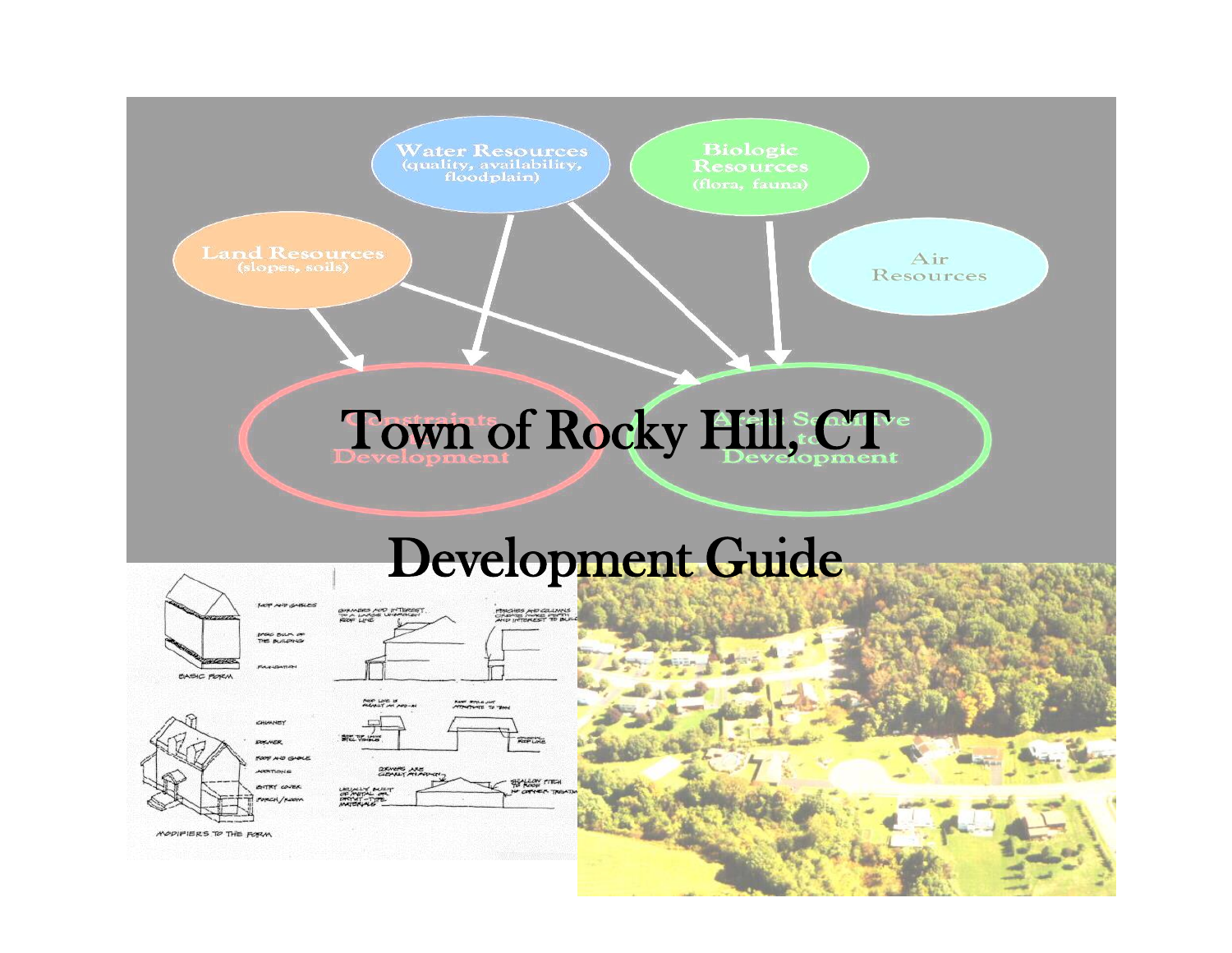

# Town of Rocky Hill, CT Development Guide

# **Welcome**

**Revised 2/23/2018**

**Thank you for your interest in the Town of Rocky Hill. We look forward to being your partner and making the development process a little less costly and time consuming. This guide will provide you with the basic knowledge needed for a successful development. Town staff will accompany you every step of the way to keep the process moving in a positive direction.**

**Please read this guide carefully. A clear understanding of each of the steps will make the entire process much easier. These guidelines apply whether you are developing a new site, adding on to an existing building or subdividing land.** 

**PLEASE NOTE: THIS GUIDE SHOULD NOT BE UTILIZED IN PLACE OF THE TOWN'S ZONING, SUBDIVISION OR WETLAND REGULATIONS. THIS GUIDE SHOULD NOT BE UTILIZED IN PLACE OF A TOWN ORDINANCE. TO BE FULLY EFFECTIVE, THIS GUIDE SHOULD BE USED IN CONJUNCTION WITH ALL OTHER TOWN REGULATIONS AND ORDINANCES.** 

**The development process that follows is a compilation of State law and local regulations and policies established by the Planning and Zoning Commission, the Open Space and Conservation Commission and Town development Staff. It is the Town's hope that this guide, used in conjunction with various regulations, ordinances and Customer Staff Meetings, will provide a clearer understanding of the development process in Rocky Hill.**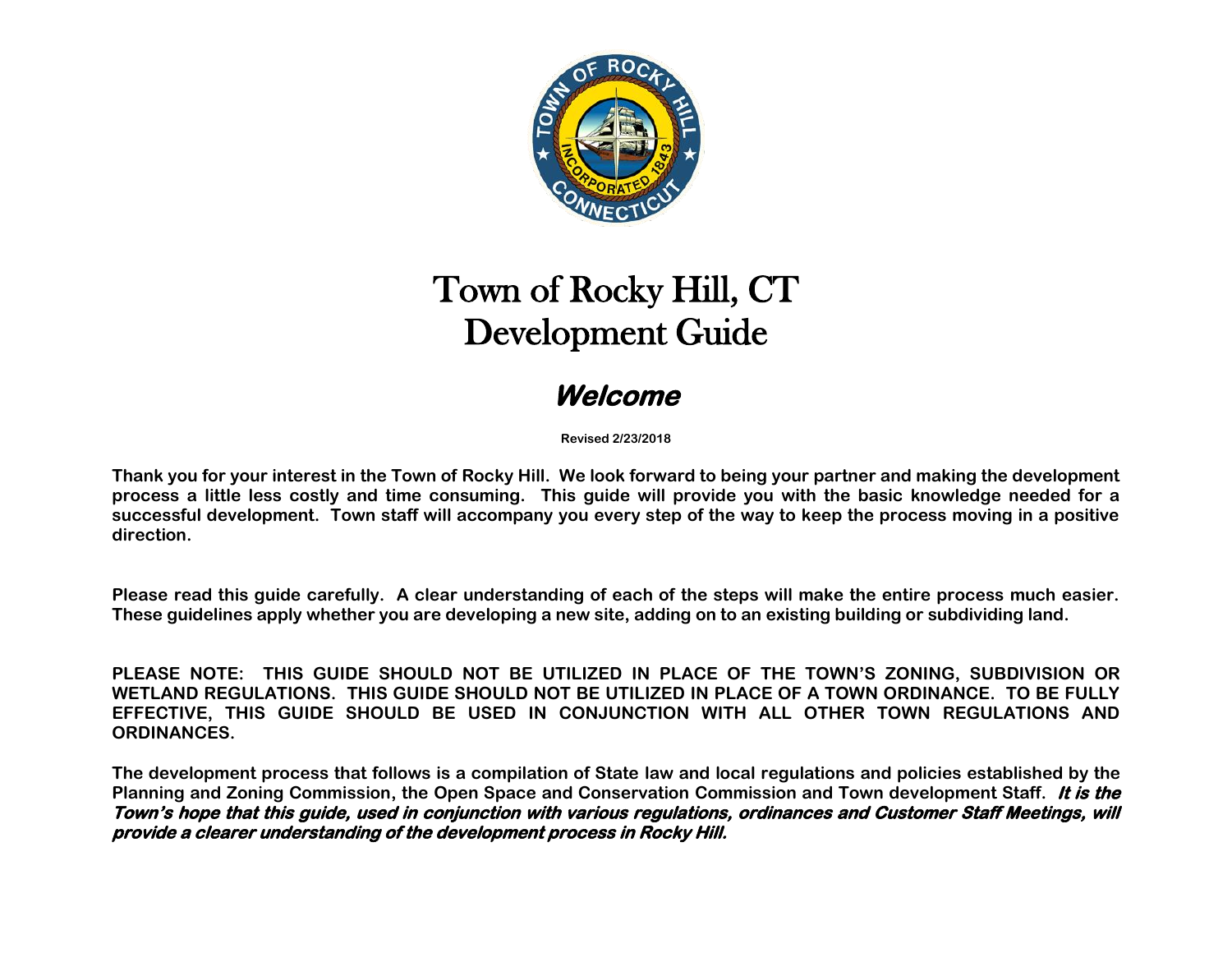# **TABLE OF CONTENTS\_\_\_\_\_\_\_\_\_\_\_\_\_\_\_\_\_\_\_\_\_\_\_\_\_\_\_\_\_\_\_\_\_\_\_\_\_\_\_\_**

| Zoning Regulation Text Amendment3<br>Certificates of Location Approval4<br><b>Subdivision Approval. 5</b><br>State Department of Environmental Protection6<br>Env. Review & County Conservation Dist6<br>State Department of Transportation7 |                                               |
|----------------------------------------------------------------------------------------------------------------------------------------------------------------------------------------------------------------------------------------------|-----------------------------------------------|
|                                                                                                                                                                                                                                              |                                               |
|                                                                                                                                                                                                                                              | Customer Staff Meeting/Site Plan Preparation1 |
|                                                                                                                                                                                                                                              |                                               |
|                                                                                                                                                                                                                                              |                                               |
|                                                                                                                                                                                                                                              |                                               |
|                                                                                                                                                                                                                                              |                                               |
|                                                                                                                                                                                                                                              |                                               |
|                                                                                                                                                                                                                                              |                                               |
|                                                                                                                                                                                                                                              |                                               |
|                                                                                                                                                                                                                                              |                                               |
|                                                                                                                                                                                                                                              |                                               |
|                                                                                                                                                                                                                                              |                                               |
|                                                                                                                                                                                                                                              |                                               |
|                                                                                                                                                                                                                                              |                                               |
|                                                                                                                                                                                                                                              |                                               |
|                                                                                                                                                                                                                                              |                                               |
|                                                                                                                                                                                                                                              |                                               |
|                                                                                                                                                                                                                                              |                                               |
|                                                                                                                                                                                                                                              |                                               |
|                                                                                                                                                                                                                                              |                                               |
|                                                                                                                                                                                                                                              |                                               |
|                                                                                                                                                                                                                                              |                                               |

| Certificate of Occupancy/Zoning Compliance9 |  |
|---------------------------------------------|--|
|                                             |  |

**Attachments: Flow Charts for Processing Applications Commission Schedules Fees**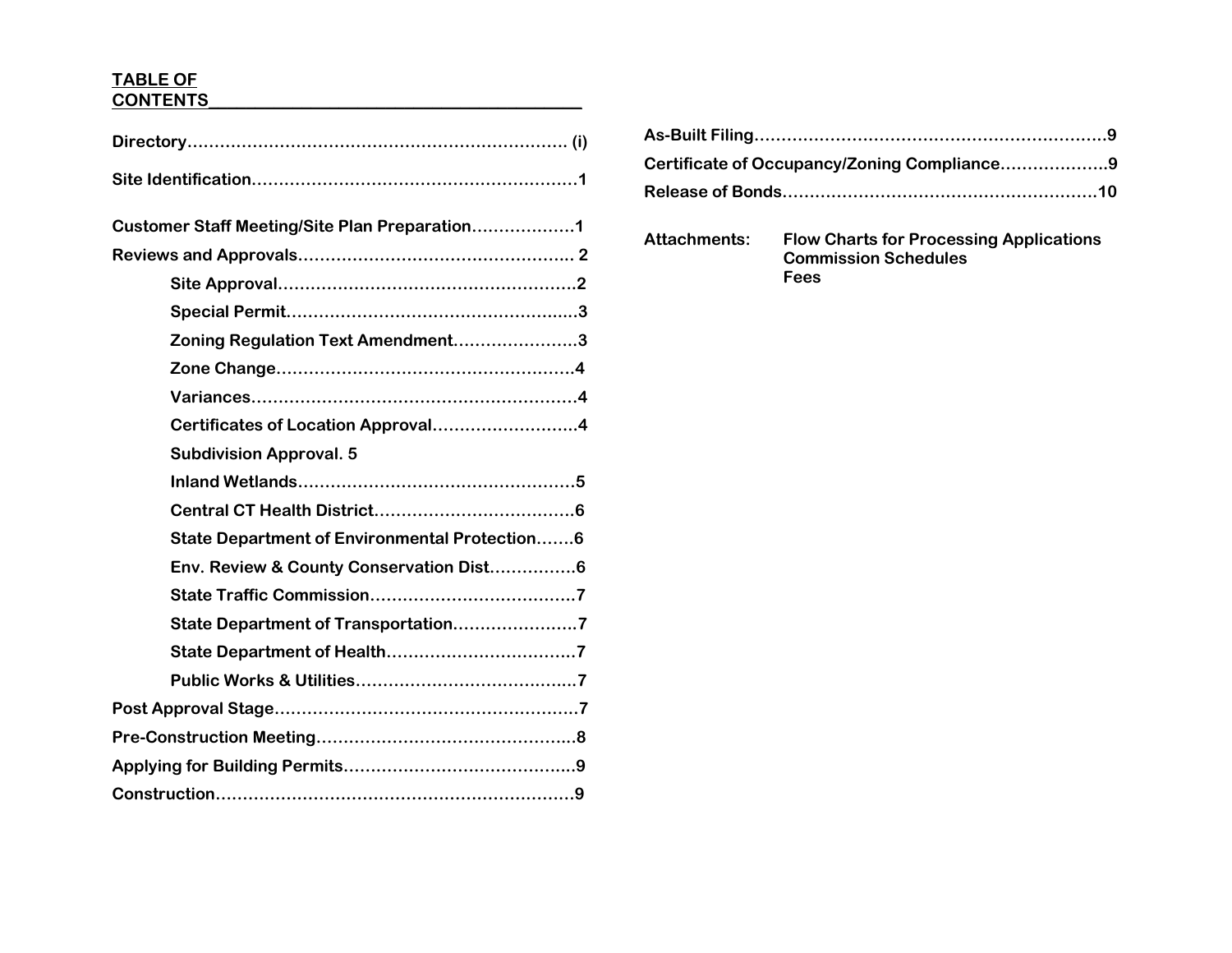#### **DIRECTORY**

**There are several individuals and commissions with whom you and your engineer and/or architect will be working with. The following Directory is made available for your convenience:**

| <b>Town Official</b>                                        | <b>Telephone Number</b> |
|-------------------------------------------------------------|-------------------------|
|                                                             |                         |
| Town Planner/Asst. ZEO, Kim Ricci  860-258-2761             |                         |
| Asst. Town Planner/ZEO, Dave Palmberg860-258-7675           |                         |
|                                                             |                         |
| Director of Comm. Dev. Services James Sollmi 860-258-2762   |                         |
| Economic Development Director, Ray Carpentino  860-258-7717 |                         |
| Wetlands Agent/Engineering Tech, Bob Alvarado860-258-2734   |                         |
| Fire Marshal, Richard Renstrom  860-258-7603                |                         |
| Central CT Health District-Rocky Hill 860-258-2770          |                         |
|                                                             |                         |

#### **Town Development Commissions**

**Planning & Zoning Commission Architectural Review Advisory Board Economic Development Commission Open Space & Conservation Commission Zoning Board of Appeals**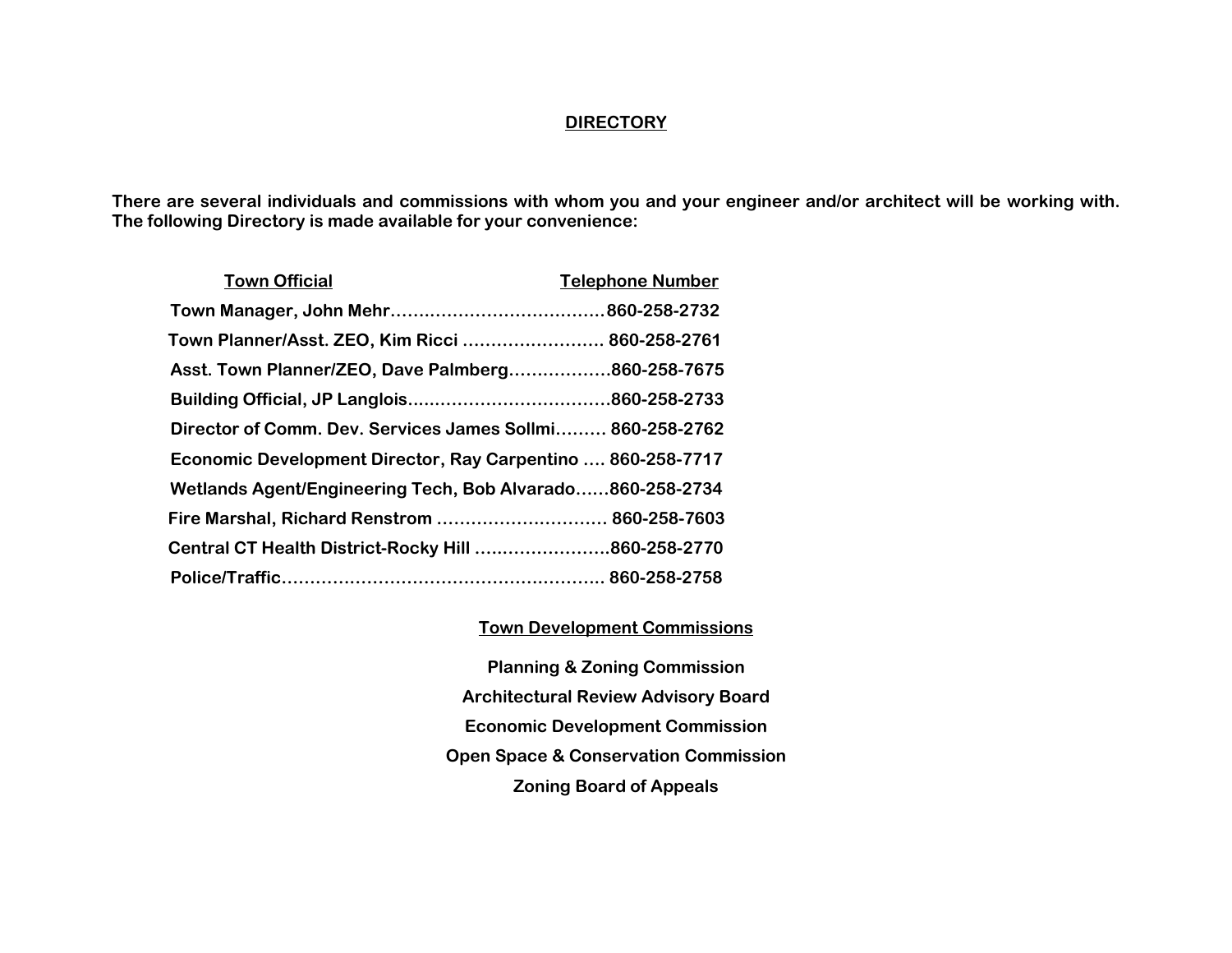#### **STEP ONE**

#### **SITE IDENTIFICATION**

**If you need assistance in identifying a site or wish to discuss the development process, or have specific questions regarding the feasibility of your project, you may wish to contact the Economic Development Director for commercial projects and the Town Planner residential projects. Discussion is also recommended with the Town Engineer, Central CT Health District, the Inland Wetlands Agent, the Building Official and the Fire Marshal. The Economic Development Director will assist you in arranging meetings and acquiring information.**

#### **STEP TWO**

#### **CUSTOMER STAFF MEETING: SITE PLAN PREPARATION**

**Once you have identified a site that will accommodate your needs, the next step will be to develop a plan for the site. You may need to hire a professional engineer, land surveyor and possibly a soil scientist and biologist. You may also need to discuss your building requirements with an architect, engineer or building contractor, if you have not done so already (please note an architect or engineer is required if your building is 5000 square feet or larger or, depending on the complexity of the building/project, at the discretion of the Building Official) At this point, you, along with your team, need to discuss the requirements for developing a site plan with the Town Planner, the Town Engineer and other pertinent Town Staff. At this stage, a customer staff meeting needs to be scheduled to discuss feasibilities and general layouts/concepts. This may be accomplished by contacting either the Economic Development Director or pertinent Town Staff to schedule a meeting.**

**You should prepare a conceptual site layout, especially on larger developments, so that Town Staff will have the opportunity to review the layout at a very early stage and make recommendations before your engineer gets too far along on the design of the site. It is also recommended that you schedule a more comprehensive review with additional Town staff during the early phase of the site plan. Town staff welcomes the opportunity to discuss your site plan at any point in the process. This may be accomplished by contacting either the Economic Development Director or pertinent Town Staff to schedule a meeting.**

**As your engineer completes the final design, a formal review of the site plan with Town staff should be scheduled. This will give your engineer an opportunity to incorporate any necessary changes before a formal application with complete site plan is submitted. This can be accomplished by contacting the Economic Development Director or the appropriate department directly to schedule a meeting.**

**NOTE: PLEASE CONSULT THE ZONING AND/OR SUBDIVISION REGULATIONS AND TOWN ENGINEER FOR ALL DESIGN REQUIREMENTS.**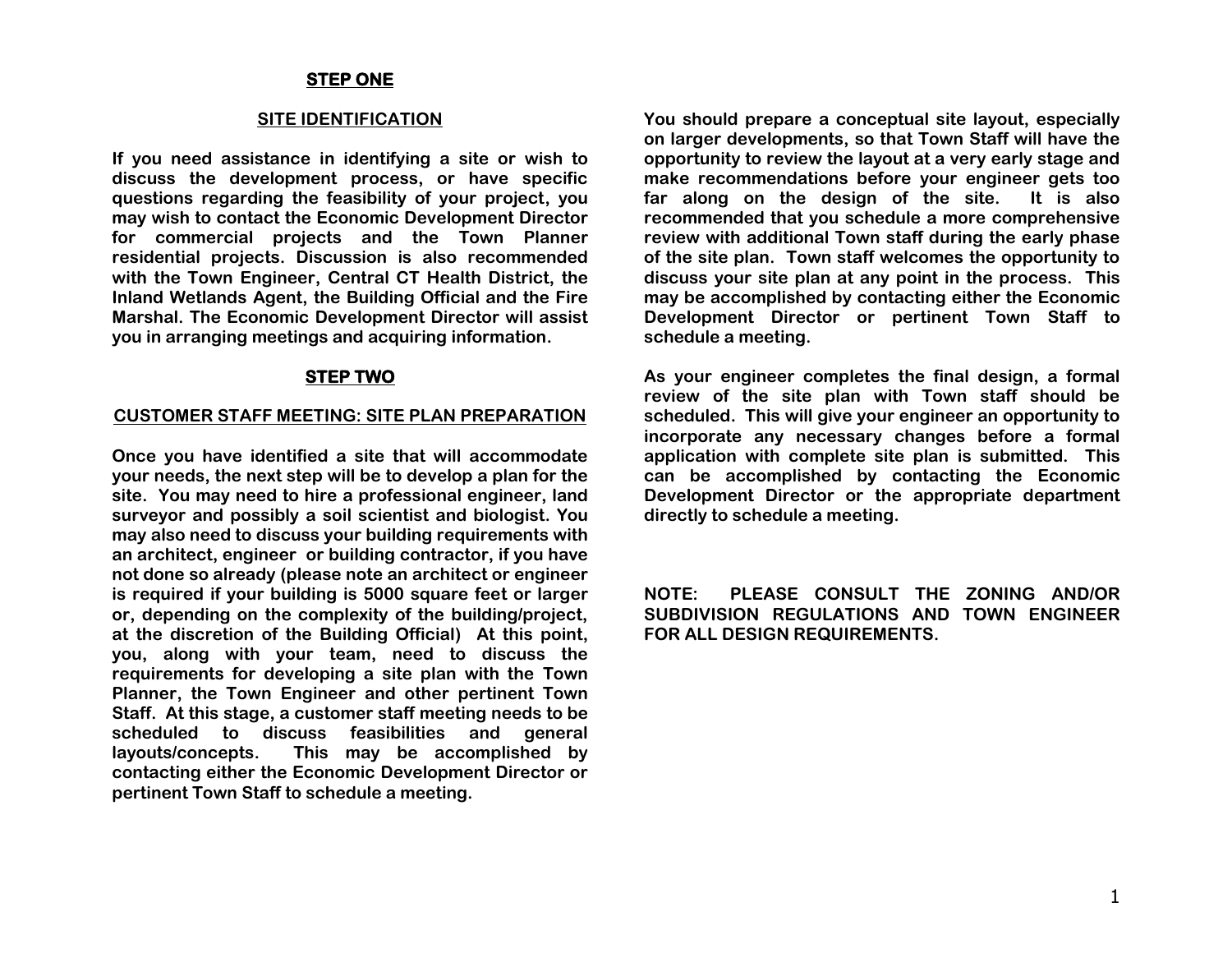#### **STEP THREE**

#### **REVIEWS AND APPROVALS**

**The next step will be to submit your application(s), on forms provided by the Community Development Department and the Economic Development Office, along with your site development plan(s), building plan(s), drainage calculations and other pertinent information to the Planning, Building & Engineering Department. In order to be considered for the agenda of a land use commission/board, your application must be submitted to the Community Development Department as specified on schedules available in the Department. Schedule and deadlines for the Architectural Review Advisory Board may also be obtained from the Economic Development Office. Please note that you may submit your various applications simultaneously to all pertinent boards and agencies. You do not have to wait for one board or commission approval before applying to the next board or commission.** 

**The "deadline" date for the various board and commission meetings will allow staff to distribute your application package to the Town Engineer, the Fire Marshal, Traffic, the Inland Wetlands Agent, the Health District, Public Works, the Architectural Review Advisory Board and other pertinent Town departments, as well as regional, State and Federal agencies, when deemed necessary. Please note, it is recommended that you submit your application to the Architectural Review Advisory Board for review and action prior to submitting your application to the Planning & Zoning Commission.** 

**Town staff will then review and comment on your application in writing and, at times, verbally. The purpose of the review is to assure compliance with all planning, zoning and inland wetlands development standards, design guidelines, Town ordinances and acceptable engineering and building standards and requirements.**

**The Community Development Department will transmit all written comments to you and your development team as they are received. Every effort is made to transmit all comments in a timely fashion in order to give you adequate time to make plan revisions prior to the meeting.**

**The Zoning Regulations and Planning Department Staff should be consulted to determine whether you need Site Plan approval, Subdivision approval, a Zone Change, or a Special Permit from the Planning and Zoning Commission, or whether or not your proposal is even allowed (Sections 3, 4 and 5). The Inland Wetlands Agent and the Inland Wetlands Regulations should be consulted to determine if your project will require a permit or review by the Open space and Conservation Commission.**

**In any case, a Site Plan prepared in accordance with Section 8.2 and Appendix A of the Zoning Regulations will be required. The layout and architecture of your building, as well as your site landscaping, lighting, parking, traffic impact drainage, signage and grading, will be reviewed by the Planning and Zoning Commission. The Planning & Zoning Commission will evaluate your Site Plan in accordance with Section 8.2.4 of the Zoning Regulations.**

#### **Site Plan Approval**

**Almost all new business and commercial/industrial uses and additions, as well as some signs, will require review from the Architectural Review Advisory Board and a Site Plan approval from the Planning and Zoning Commission. Consult the lists of permitted uses contained in the Zoning Regulations to determine if your proposed use falls under Site Plan approval (Sections 3, 4 and 5). You may call the Zoning Enforcement Officer to assist you in this determination. You will need to contact the**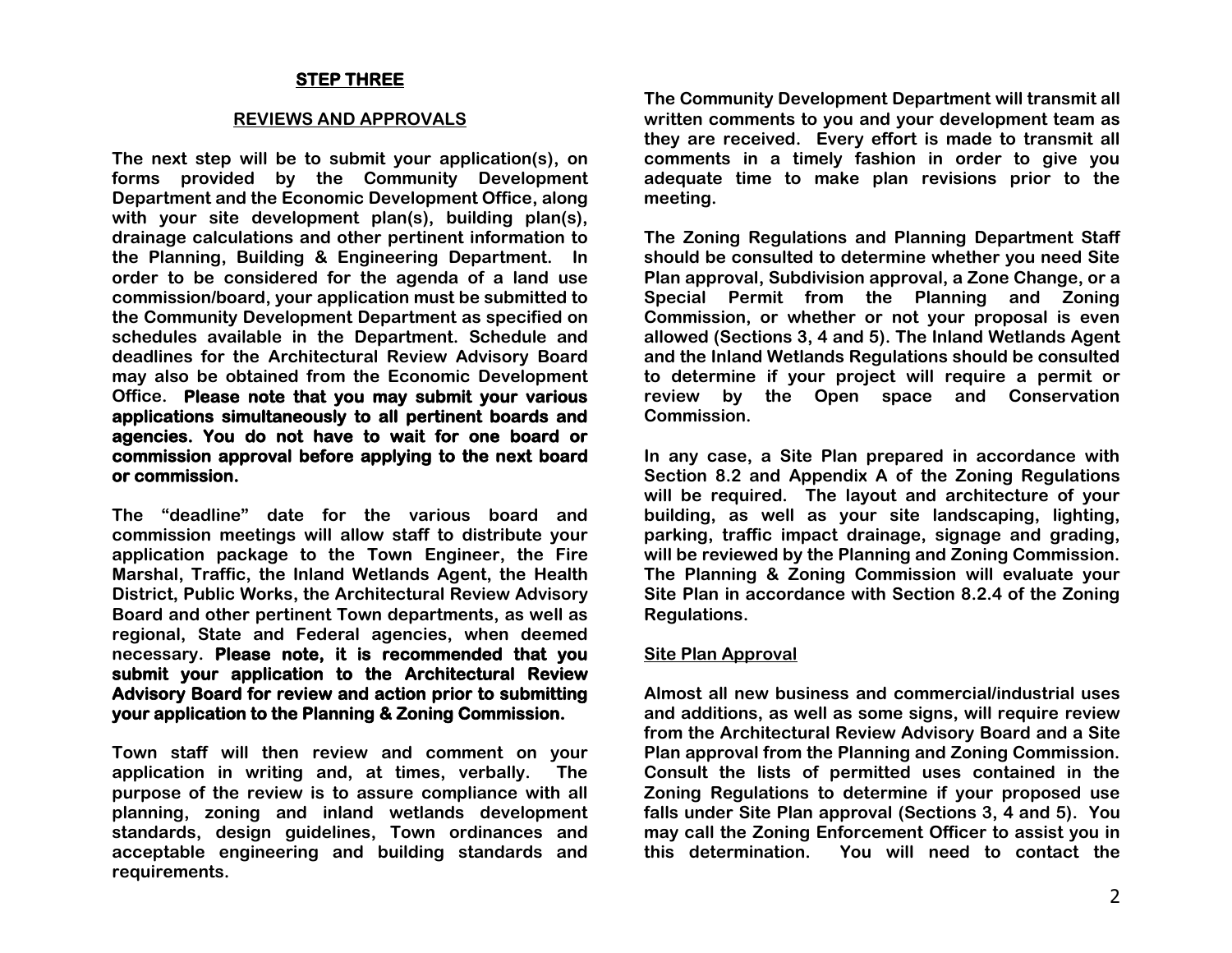**Economic Development Office for Architectural Review guidelines and an application.**

**The Planning and Zoning Commission has up to 65 days to approve your application. While there are no Public Hearing requirements for Site Plans, a public meeting with the Planning and Zoning Commission is required. If your proposal satisfies all zoning and engineering requirements, then the Planning and Zoning Commission should approve your proposal. Please note that the Planning & Zoning Commission may require a Public Hearing for site Plan review.**

#### **Architectural Review Advisory Board**

**The purpose of the Architectural Review Advisory Board (ARAB) is to provide guidance in preserving and improving the character, appearance and aesthetics of the Town. Developments requiring Site Plan review by the Planning & Zoning Commission, including site design and landscape alterations and most changes to facades of non-residential buildings, will require review by the ARAB prior to approval by the Planning & Zoning Commission. The ARAB will make recommendations consistent with adopted Design Guidelines.**

**It is recommended that applicants submit their application directly to the ARAB for review and comment prior to submitting an application to the Planning & Zoning Commission***.* **In such instances, the Board shall submit its written advisory report to the applicant not later than thirty (30) days after receipt thereof so that the applicant may include the Board's recommendations and suggestions with their application to the Planning & Zoning Commission. The written advisory report shall include specific recommendations regarding plan modifications which the ARAB finds desirable based on the Design Guidelines.**

**In instances where the ARAB receives application referrals directly from the Planning & Zoning** 

**Commission, the Board shall submit its advisory report to the Planning & Zoning Commission and applicant not less than five (5) days prior to the meeting on which the application is to be considered. The written advisory report shall include specific recommendations regarding plan modifications which the ARAB finds desirable based on the Design Guidelines.**

**Contact the Economic Development Office for guidance, applications and Design Guidelines.** 

#### **Special Permit**

**There are many uses that require "Special Permits." Special Permits are permitted uses which, by their nature of operation, may have special impacts on the land or neighborhood (such as noise, traffic, fumes and visibility). The Commission may place modifications and conditions on your proposal to eliminate or lessen these impacts. In some instances, the Planning and Zoning Commission may even deny a Special Permit request if they have evidence that your proposal will have negative impacts on the land and/or neighborhood. Consult the lists of permitted uses contained in the Zoning Regulations to determine if your proposed use falls under Special Permit approval (Sections 3, 4 and 5. For signs, consult Section 6.4).** 

**The Planning & Zoning Commission will review your Special Permit application in accordance with Section 8.3 of the Zoning Regulations. A Site Plan prepared in accordance with Section 8.2 and Appendix A of the Zoning Regulations will be required. All Special Permit applications require Public Hearings.** 

**A Public Hearing is required by State law. The Planning and Zoning Commission has up to 65 days to open a Public Hearing. Once the Public Hearing is open, the Commission has up to 35 days to close the Hearing. Once the Public Hearing is closed, the Commission has up to 65 days to make a decision. Please note that**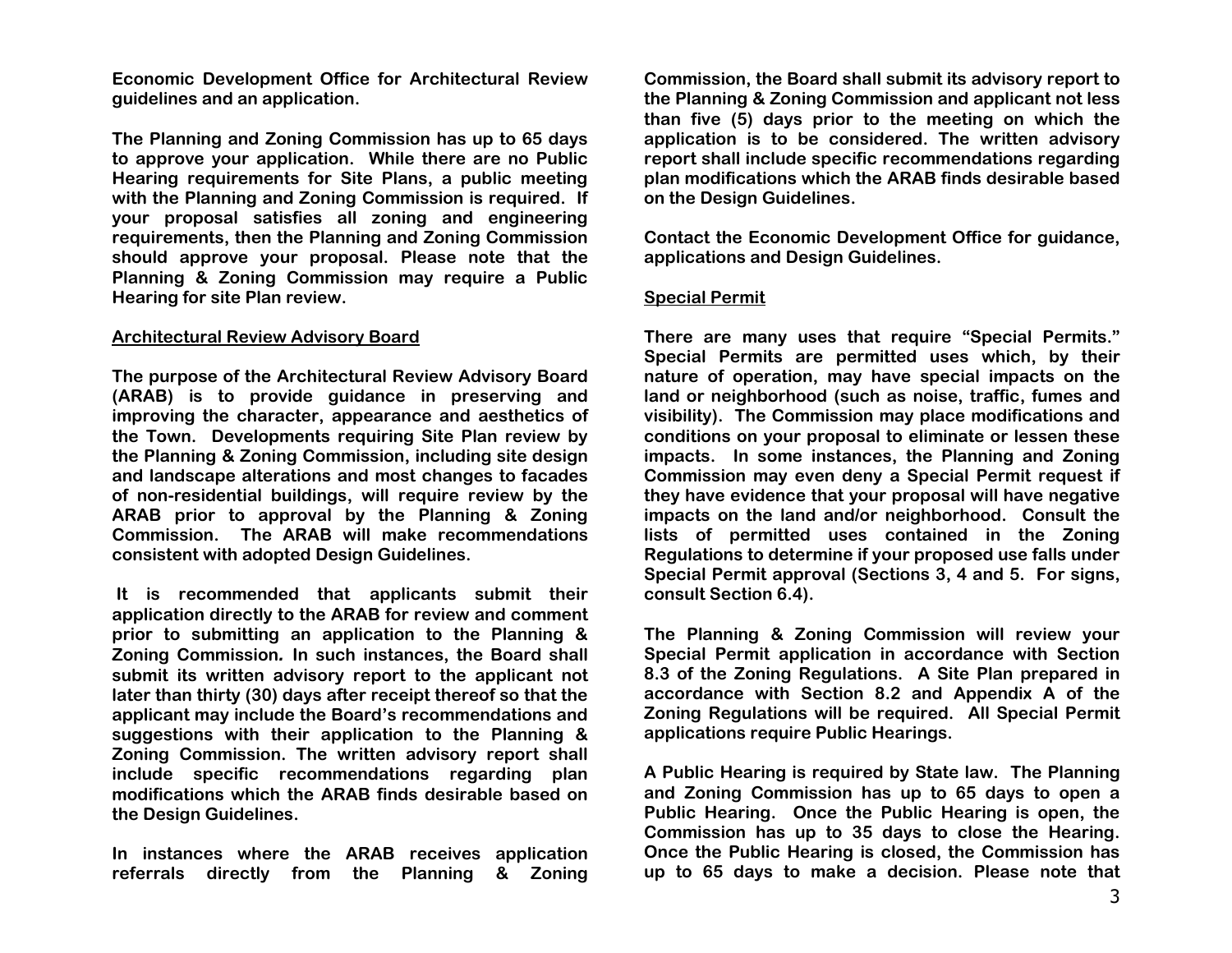**Special Permit proposals also require a Site Plan approval.**

#### **Zoning Regulation Text Amendment**

**If you are proposing a use that is not permitted by the Zoning Regulations or your proposal does not fully comply with the Zoning Regulations, you may, before you make applications for Site Plan, Special Permit or Subdivision approvals, request to change the Zoning Regulations to allow your proposal. Your text amendment proposal should also include specific design/construction criteria.** 

**If your proposal involves a zone or affects land, both of which are located 500 feet or closer to another town, State law requires that the proposal be referred to regional planning agencies 35 days prior to the scheduled Public Hearing. You should contact the Town Planner for information and to set up a meeting to discuss all the details. Section 8.4 of the Zoning Regulations should be consulted.**

**The Planning & Zoning Commission has 65 days to schedule a Public Hearing and 35 days to close the Hearing once it is opened. The Commission then has 65 days thereafter to make a decision.** 

**Please note that the Planning and Zoning Commission is not obligated to approve your request to modify the Zoning Regulations. The Commission will review your request for conformity to both the State and Town of Rocky Hill Plans of Conservation and Development, potential impact to public health, safety, welfare, or property values, as well as how your proposal furthers the purpose of the Zoning Regulations.**

#### **Zone Change**

**If you want to develop a parcel of land that is not zoned for the use being proposed, you will need to first, before making applications for Site Plan, Special Permit or Subdivision approvals, request a Zone Change from the Planning and Zoning Commission. Your change proposal application will need to comply with Section 8.5 of the Zoning Regulations.** 

**If your proposal involves a zone or affects land, both of which are located 500 feet or closer to another town, State law requires that the proposal be referred to the regional planning agencies 35 days prior to the scheduled Public Hearing. You should contact the Director of Planning and Building for information and to set up a meeting to discuss all the details.** 

**Please note that the Planning and Zoning Commission is not obligated to approve your request to change a zone. The Commission will review your request for conformity to both the State and Town of Rocky Hill Plans of Conservation and Development, potential impact to public health, safety, welfare, or property values, as well as how your proposal furthers the purpose of the Zoning Regulations.**

**The Planning & Zoning Commission has 65 days to schedule a Public Hearing and 35 days to close the Hearing once it is opened. The Commission then has 65 days thereafter to make a decision.** 

#### **Variances**

**Another avenue to follow if you are proposing a development that does not meet the requirements of the Zoning Regulations (i.e., locating a new building or addition closer to the property line than is allowed by the Zoning Regulations), is to request a variance from the Zoning Board of Appeals (ZBA). Variances will be needed**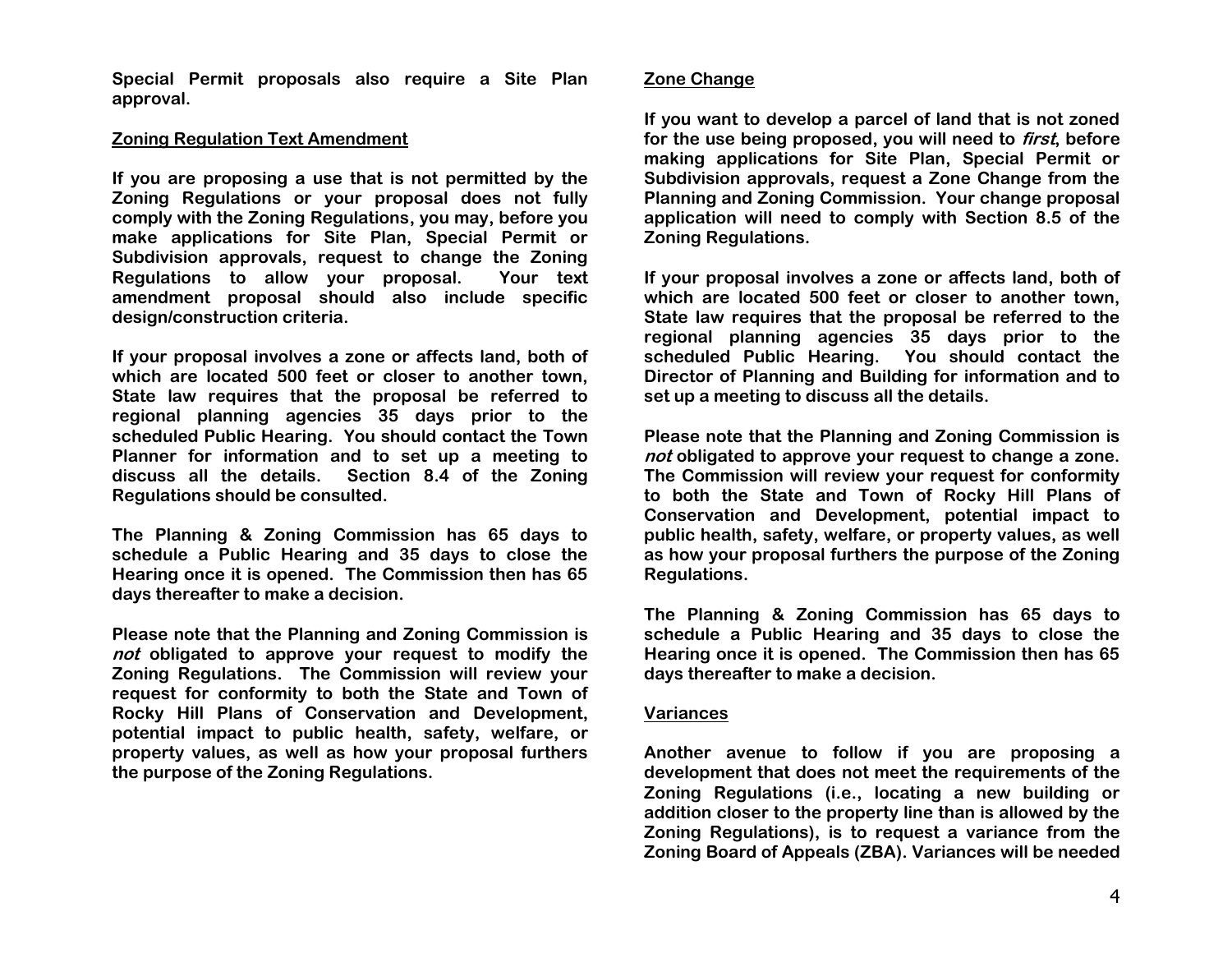**before you apply for Site Plan, Special Permit or Subdivision approval.**

**Once you go through the Public Hearing procedure and the ZBA approves your specific variance, you will be required to file a certificate in the Town Clerk's Office to make your variance legal. Once the filing is done, you may then proceed to the Planning and Zoning Commission. You should contact the Town Planner for information and to set up a meeting to discuss all the details.**

**If your proposal involves land located 500 feet or closer to another town, State law requires that the proposal be referred to the abutting town seven days prior to the scheduled Public Hearing. You should contact the Town Planner for information and to set up a meeting to discuss all the details.** 

**The ZBA has up to 65 days to hold a Public Hearing. Once the Public Hearing is open, the Board must close the hearing within 35 days. Once the Public Hearing is closed, the Board must make a decision within 65 days.**

**NOTE: THE ZBA IS NOT ALLOWED, BY LAW, TO GRANT A VARIANCE UNLESS THE VARIANCE REQUESTED SATISFIES THE "HARDSHIP" REQUIREMENT. THE HARDSHIP MUST BE RELATED TO THE LAND. THE HARDSHIP CAN NOT BE BASED SOLEY ON FINANCIAL GAIN OR LOSS, NOR CAN IT BE BASED SOLEY ON PERSONAL GAIN OR LOSS.** 

**Certificate of Location Approval (motor vehicle repair/sales)**

**If your proposal involves the repair, sale or lease of motor vehicles and/or trailers, approval from the ZBA must be obtained before application to the Planning and Zoning Commission for Site Plan, Special Permit or Subdivision approval. You should contact the Town** 

**Planner for information and to set up a meeting to discuss all the details.**

#### **Subdivision Approval**

**If you are purchasing land that is being divided, or you would like to have divided, subdivision approval will most likely be needed. If your property has not been divided since April 5, 1950 and you just want to divide your property into two lots, subdivision approval is not required, although septic and well testing may be required. You will need to consult with the Town Planner if you want to divide your property into more than two lots, subdivision approval will be needed (or resubdivision approval if you are re-subdividing an already subdivided property). Please note that State law requires all applications for re-subdivisions receive a Public Hearing. The Planning and Zoning Commission may also require a Public Hearing for any subdivision application.**

**You may call the Town Planner for information and to set up a customer staff meeting.**

**If your subdivision will contain rear lots (or flag lots), you will need to consult Section 7.2.9 of the Zoning Regulations. Conservation Design Subdivisions will require a Special Permit, Site Plan review and Subdivision approval by the Planning and Zoning Commission (see Section 3.2.3 & 3.5.2 of the Zoning Regulations). Your proposal will need to conform to the Subdivision Regulations for all subdivisions and resubdivisions.** 

**If your proposal is on land which abuts land located in another town or is located in two or more towns, State law requires that the proposal be referred to the Capital regional planning agencies 35 days prior to the scheduled Public Hearing or meeting.**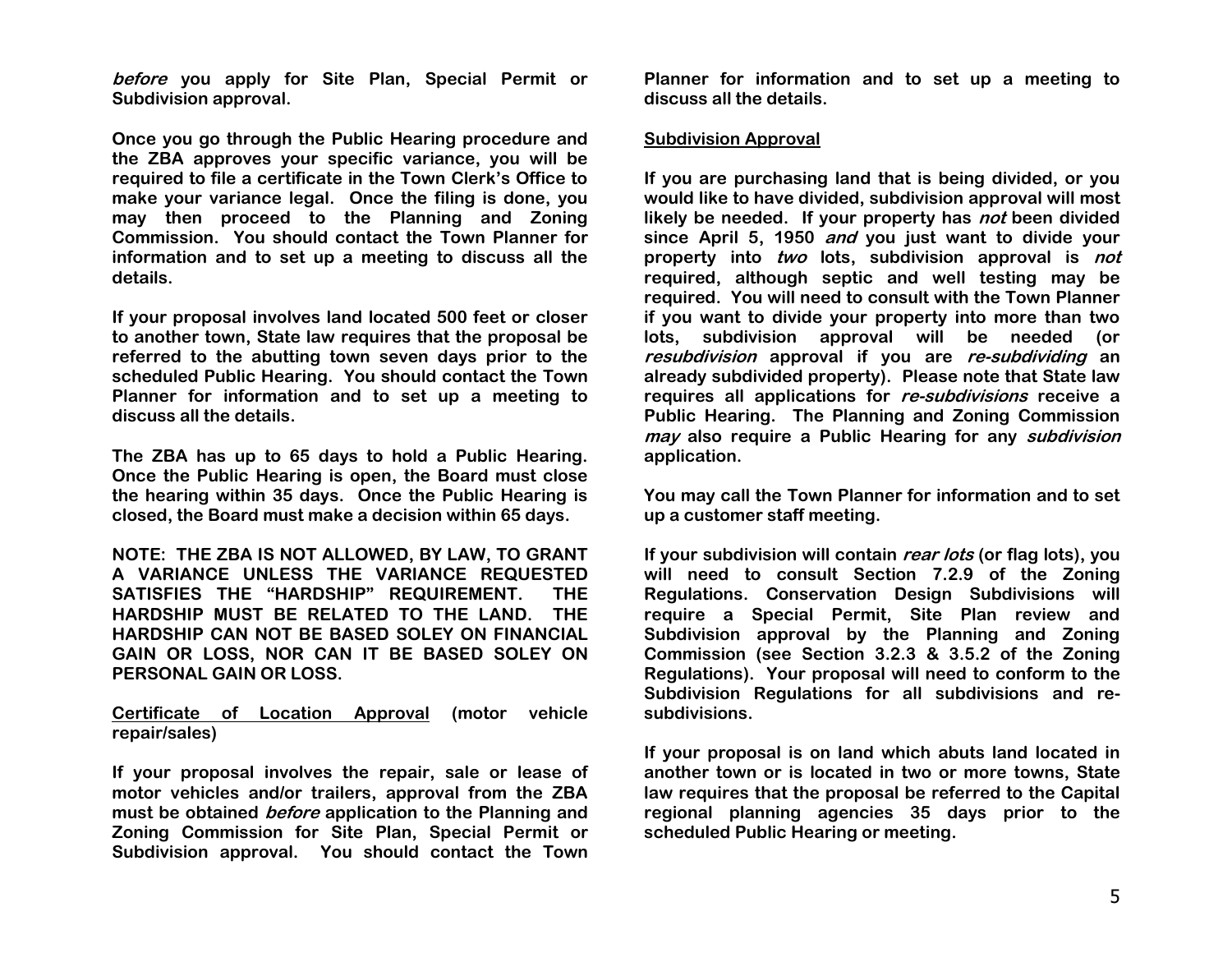**The Planning and Zoning Commission has up to 65 days from the date of receipt of an application to make a decision on your subdivision application. The Commission may elect to schedule a Public Hearing for your subdivision. As mentioned earlier, if you are proposing to re-subdivide an existing subdivision, the Planning and Zoning Commission must hold a Public Hearing.**

#### **Open Space and Conservation Commission (Inland Wetlands)**

**If your proposal is to develop land which contains wetlands/watercourses, or is located in a flood area, or if your development is proposed to drain into a wetland, or your site development and proposed activity is likely to impact a wetland, you may need to apply for a permit from the Open Space and Conservation Commission before or at the same time application is made to the Planning and Zoning Commission.**

**The Open Space and Conservation Commission must decide on your wetland application before the Planning and Zoning Commission can make their decision. Preliminary determination of whether or not your property contains wetlands or may impact a wetland will probably be ascertained during discussions at your Customer Staff Meeting or through a field visit by the Wetlands Agent. If a wetland/watercourse delineation is required, it must be field located by a soil scientist and plotted on your site plan by a land surveyor.**

**If you have wetlands on your property or your activity may impact a wetland, there are four possible ways that your proposal can be reviewed and/or proposed:**

**1. Administrative Ruling.**

**The Wetlands Agent will make a site visit and determine that there will be no wetlands impact and no further application will be required.**

**2. Referral to the Open Space and Conservation Commission.**

**The Wetlands Agent may refer your project to the Open Space and Conservation Commission. At a meeting, the Commission will decide if you will be required to submit an actual application.**

#### **3. Application.**

 **If your proposed activity is likely to impact a wetland/watercourse, you will be required to obtain a wetlands permit. Consult the Wetlands Regulations for application requirements.**

**The Open Space and Conservation Commission has 65 days from the date of receipt of an application to make a decision on your application.**

### **4. Application Requiring a Public Hearing.**

**The Open Space and Conservation Commission shall hold a Public Hearing only in the following cases:**

- **i) your proposal is deemed "a significant activity" by the Commission (see Section 7 of the Inland Wetlands and Watercourses Regulations)**
- **ii) the Commission decides a Public Hearing would be in the public interest; or**
- **iii) a petition requesting a Public Hearing is submitted by 25 persons or more within 15 days of the date of receipt of an application.**

**You may be requested to submit more detailed information on your proposal if it is deemed a "significant activity" (see Sections 7, 8 and 9 of the Inland Wetlands and Watercourses Regulations for details).**

**The Open Space and Conservation Commission must hold a Public Hearing within 65 days of the date of receipt of an application and close the Hearing within 45 days. A decision must then be made within 35 days after the Public Hearing.**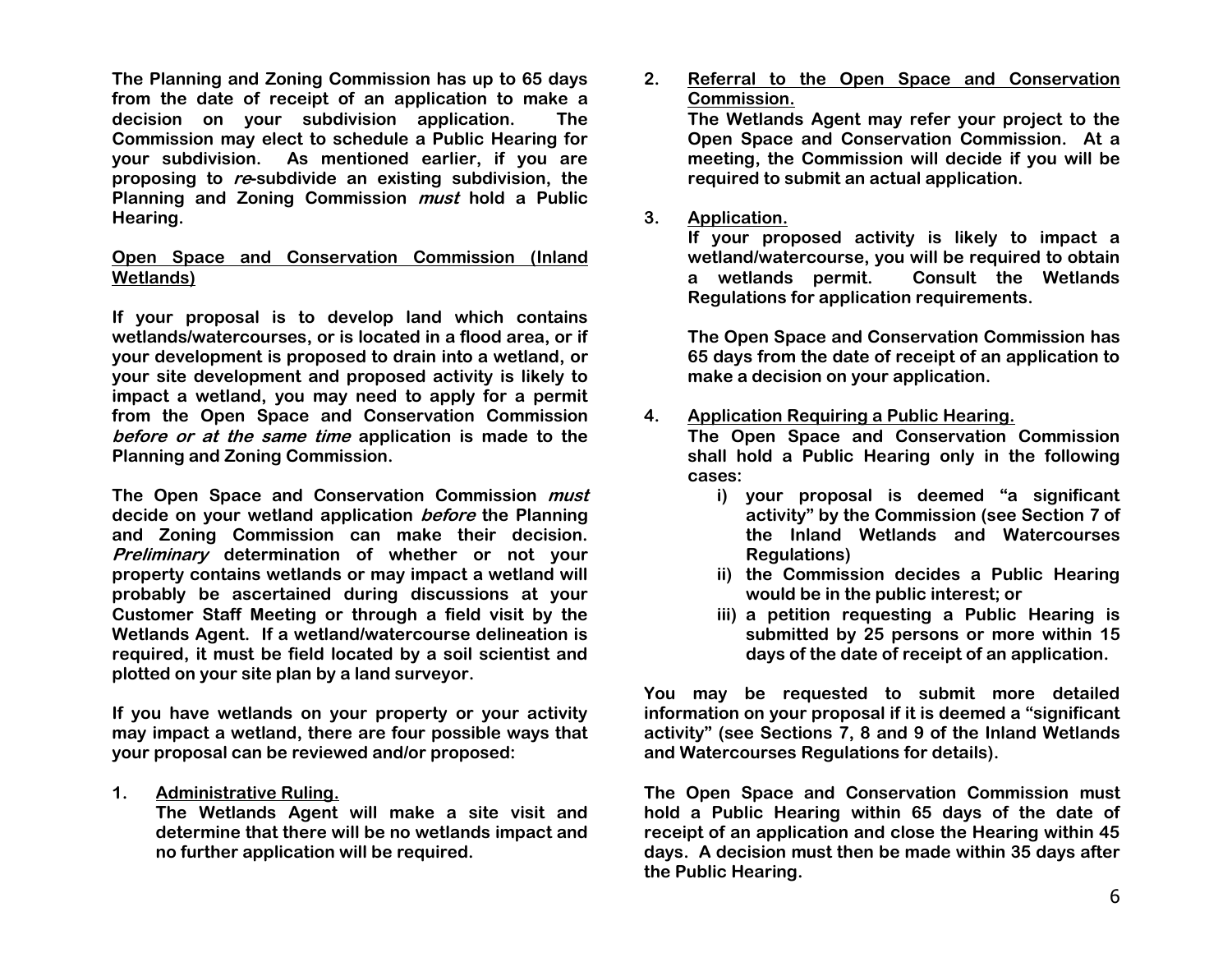**You should contact the Wetlands Agent for more information regarding the Inland Wetland/Watercourse permitting process.**

#### **Central CT Health District**

**If your proposed activity is on a lot serviced by a septic system and/or well, or involves any food handling, Health District approval is needed. You will need to call the Health District (860-258-2770).**

#### **State Department of Energy and Environmental Protection**

**If your proposal is located in a flood hazard area or is riverward of the Channel Encroachment Line of a stream or river, or you are disturbing 5,000 square feet or more of wetlands or are diverting a watercourse, a permit from the State Department of Environmental Protection (DEEP) will most likely be needed. Town Staff will work with you during the early stages of the project to determine if DEEP permits will be necessary. You may reach DEP staff at 860-424-3858.**

**If your property is near an area identified on DEEP's Areas of Special Concern Map, a letter from the DEEP's Natural Diversity Data Base will be needed. Town staff will inform you if such a letter is needed. DEP staff may be contacted at 860-424-3592.**

**If your proposal is for recycling and/or the handling/storage of chemical/hazardous wastes or fuels, a permit from DEEP will be needed. For permit assistance, call 860-424-3003.**

# **Environmental Review Team (ERT) and CT River Coastal Conservation District**

**CT River Coastal Conservation District: 860-346-3282**

**If your proposal involves or may involve significant environmental impacts, or if the size and complexity of your proposal causes uncertainty as to the nature of environmental impacts, Town staff and/or Commissions may require an environmental review of your property and proposal. This may be accomplished by the State Environmental Review Team or the CT River Coastal Conservation District or by any other qualified public or private entity chosen by the Town or Commission.**

**If any of these conditions apply, Town staff will discuss the required procedures in greater detail.**

#### **Office of the State Traffic Authority (OSTA)**

**If your proposed building is greater than 100,000 square feet or will require 200 parking spaces or more, you will need a permit from OSTA. Town Staff will work with you during the early stages of the project to determine if OSTA permits will be necessary and assist you in the application process if needed. You should submit an application to the STC at the earliest possible time. You may reach STC staff at 860-594-3020.**

#### **State Department of Transportation (DOT)**

**If you are located on a State highway, a State Department of Transportation (DOT) curb cut permit will be required from District I in Rocky Hill. You will need to contact DOT staff and have them review your plan early in the process. DOT District I may be called at 860-258- 4541.**

#### **State Department of Health and Environmental Protection**

**If your proposal will be using a septic system and will generate 2,000 gallons or more of effluent per day, approval from the State Department of Health will be needed. If you will be using a septic system and will generate 5,000 gallons or more of effluent per day, a**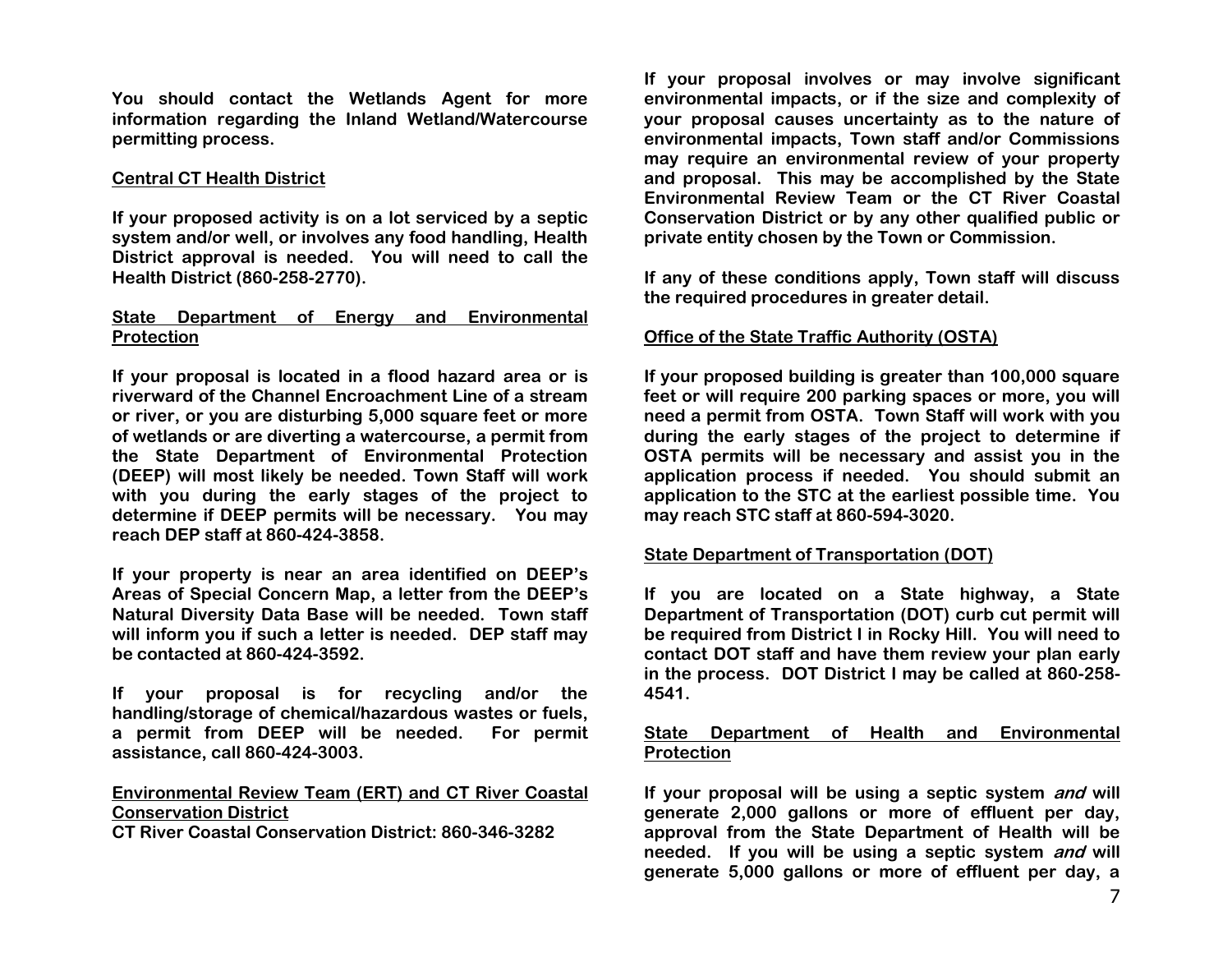**permit from the DEP will also be needed. Please note that local approval by the Central CT Health District will also be required. For the Department of Health, please call 860-509-7383. For the DEP, please call 860-424- 3801.**

#### **Public Works and Utilities**

**If you will be working in the Town right-of-way or will be dealing with public utilities (water, sewer, cable, phone, etc.), you will need to contact the Town Engineer and the Public Works Director and all applicable utility companies for permits and approvals. All driveways giving access from a Town road will require a driveway permit from the Town Engineer.**

#### **Before you dig by machine, you must call CALL BEFORE YOU DIG at 1-800-922-4455**

# **STEP FOUR**

#### **POST APPROVAL STAGE**

**Following the public meetings and/or Public Hearing(s) process described earlier and following receipt of Commission and/or Board approval(s), there may be a number of items that will need to be addressed. Below are most of the things you will need to do after various Commission and/or Board approval(s).**

#### **Zoning Board of Appeals**

**After the ZBA grants your request, the Town will place a Legal Notice of Decision in the newspaper. It is recommended that you wait two weeks after the day the Legal Notice of Decision is published before you begin any activity; the reason being that someone may appeal the Board's decision to Superior Court within that two week period.**

**After the ZBA grants your request, the Town will give you a certificate of approval. You must file this certificate in the Town Clerk's Office in order for your variance to be legal.**

**After you file your certification, you may then proceed to the Planning and Zoning Commission and/or the Open Space and Conservation Commission (if such approvals are required), or apply to the Building Official for your Building permit.**

#### **Open Space and Conservation Commission**

**After you receive Wetlands approval, you may need to post a cash bond for erosion and sedimentation controls and wetland mitigation measures. Your site plan may also need to be revised if the Commission requires changes.**

**A certified letter of approval will be mailed to you listing all the conditions of your approval. All conditions must be adhered to or your permit may be revoked. A permit issued by the Commission is valid for five years unless extended by the Commission.**

**It is recommended that you wait two weeks after the day the Legal Notice of Decision is published in the newspaper before you begin any activity due to the possibility of an appeal being filed. The Wetlands Agent will then issue your Wetlands Permit.**

**Please note: You may not start any construction activity until the Planning and Zoning Commission approves your Planning and Zoning application (if your proposal requires such approval).** 

#### **Planning and Zoning Commission**

**After approval from the Planning and Zoning Commission, you may need to post a performance bond for erosion and sedimentation controls, landscaping,**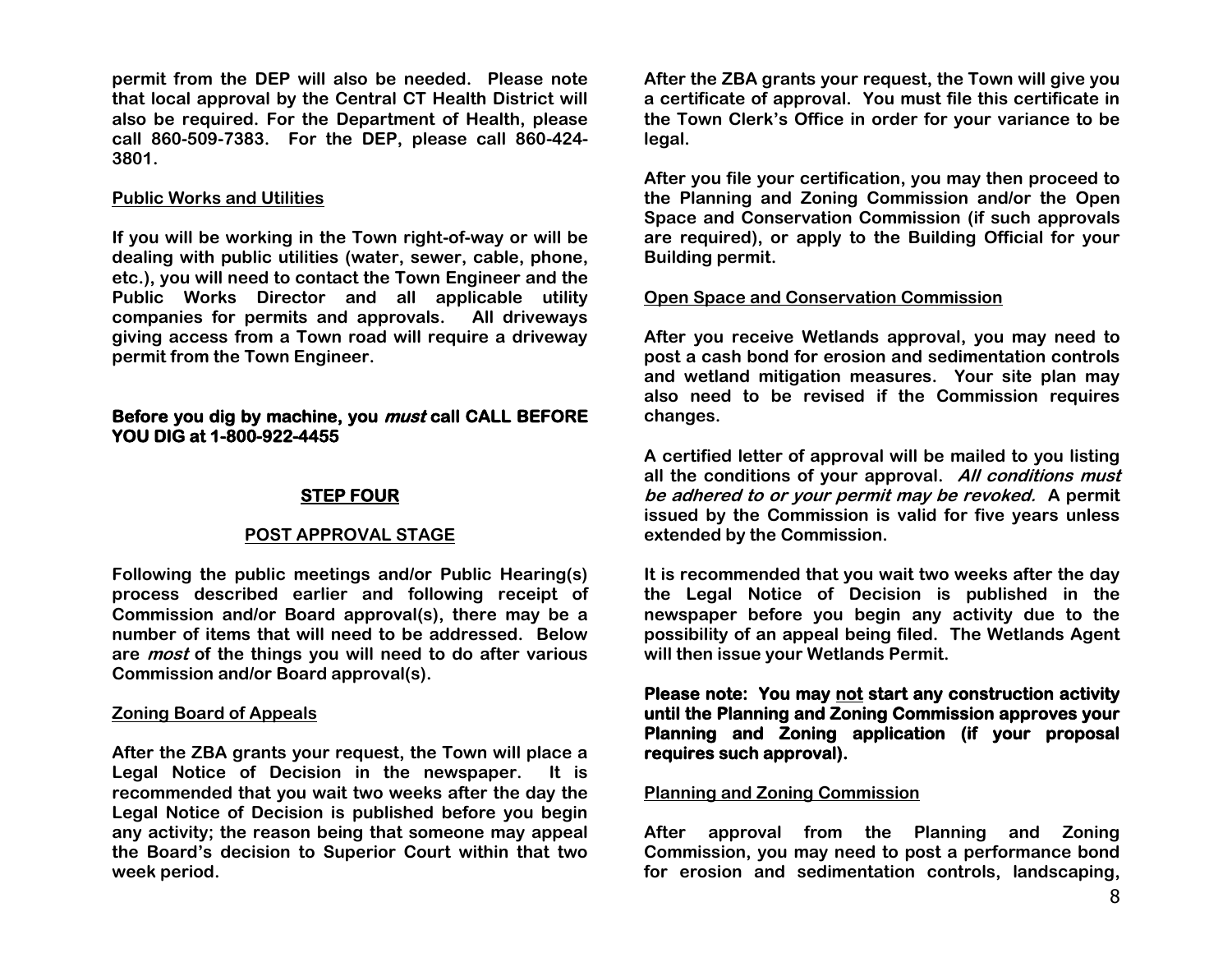**public improvements, and drainage, street and parking lot systems that connect to similar public systems, before your map can be signed by the Chairman before you can sell or offer for sale any lots in a subdivision. If the Commission required changes, your plans will also need to be revised.**

**Two original mylar copies of your approved site plan, architectural building plans or subdivision plans will need to be signed by the Secretary of the Commission and filed with the Planning Department. All plan modifications must be made within 90 days of your approval date or your approval will become null and void. For subdivisions, once your mylars are signed by the Secretary of the Commission and handed back to you, you have 90 days to file them in the Land Records (Town Clerk's Office) before your approval becomes null and void.**

**A certified letter of approval will be mailed to you listing all the conditions of your approval. All conditions must be adhered to or your permit may be revoked.**

**For Special Permits, the Town will mail you a Certificate of Approval. This certificate will be filed in the Town Clerk's Office by the Town.**

**It is recommended that you wait two weeks after the Legal Notice of Decision is published in the newspaper before you start any activity due to the possibility of an appeal being filed.**

#### **STEP FIVE**

#### **PRE-CONSTRUCTION MEETING**

**In some cases you will be required to attend a preconstruction meeting with Town staff. At this meeting, you, your engineer and construction superintendent will discuss with Town staff your responsibilities, the Town's** 

**responsibilities and coordination between you and the Town during the construction phase of your project. You may contact the Planning, Building and Engineering Office to schedule pre-construction meetings.**

# **STEP SIX**

#### **Applying for Building Permits**

**At this step you will need to apply for your Building Permit and inter-department approvals. You should contact the Building Official to discuss specific application requirements.** 

**An A-2 survey and 3 sets of building plans (two with "live" stamps) will need to be submitted with your application. The Building Official will review your plans and issue a building permit if all building and fire codes are satisfactorily met. A Building Permit will be issued if all zoning requirements are met AND AFTER Commission modifications are satisfied. All erosion and sedimentation controls must be installed and approved by Town staff and all conditions of Commission approval must be met prior to issuance of the Building Permit.**

# **STEP SEVEN**

# **CONSTRUCTION**

**You are now ready to begin the construction process. If changes to the approved site plan or approved building plan are required, it will be necessary to notify the Building Official, the Director of Community Development, the Town Engineer and the Town Planner prior to any field modifications. Changes may be approved by staff or may require Commission approval (Planning and Zoning, Inland Wetlands, Zoning Board of Appeals) depending on the extent of the modification.**

**Before any framing work is preformed on the foundation, two (2) sets of foundation as-built plans will need to be**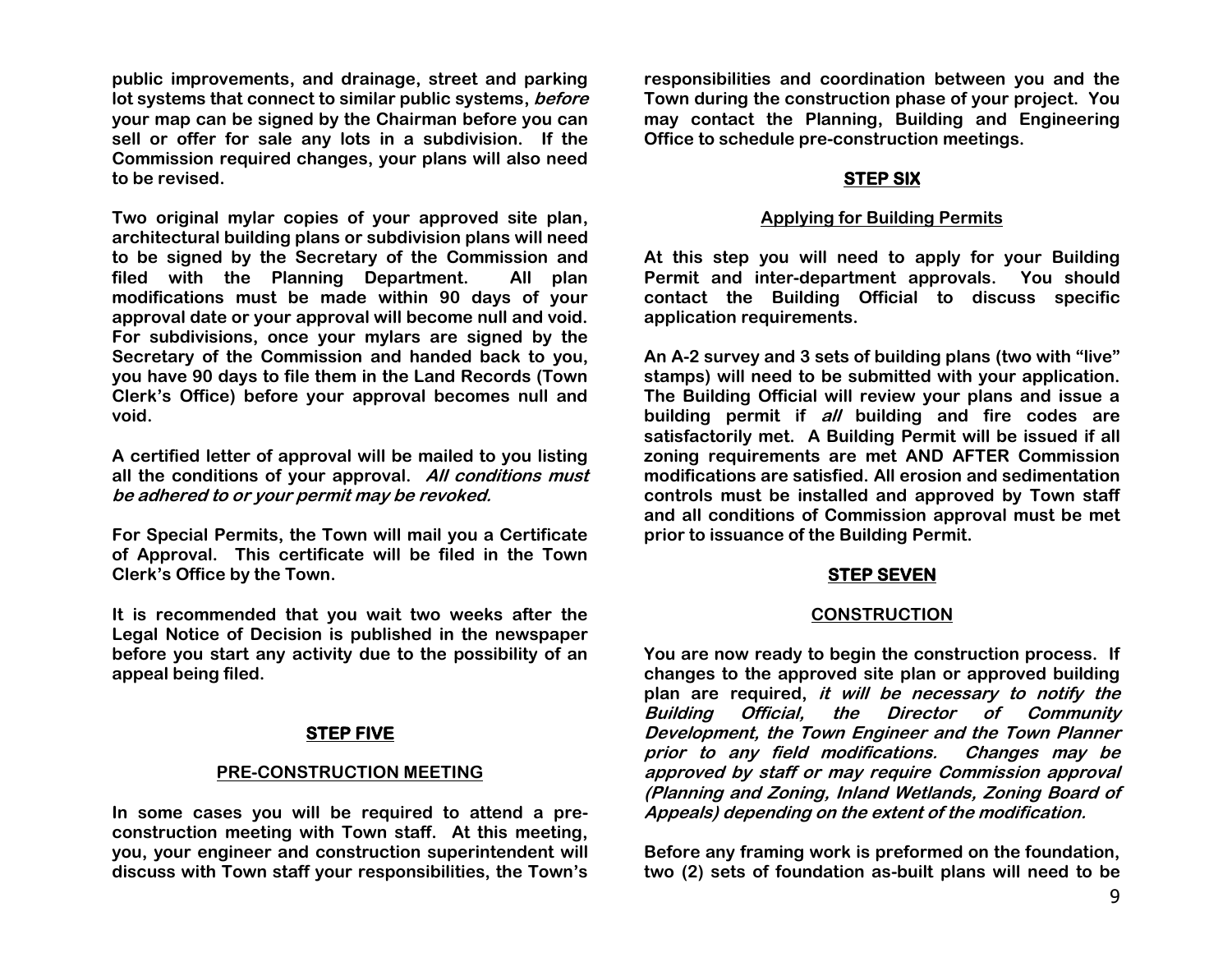**submitted to the Building /Zoning Department for review and approval.**

**Town staff will make inspections on various aspects of the site and building construction during this phase. ALL EROSION AND SEDIMENTATION CONTROLS MUST BE IN PLACE AND APPROVED BY TOWN STAFF BEFORE YOU START CONSTRUCTION. ALL EROSION AND SEDIMENTATION CONTROLS MUST BE MAINTAINED BY YOU THROUGHOUT THE DURATION OF THE PROJECT UNTIL ALL DISTURBED AREAS ARE STABILIZED AND WILL BE INSPECTED BY ZONING STAFF. THE ENGINEERING DEPARTMENT WILL INSPECT ALL PUBLIC IMPROVEMENTS.**

#### **STEP EIGHT**

#### **AS-BUILT FILING**

**Once construction of the building and site improvements have been completed and the as-built documents have been filed, you are ready to ask the Building department for a Certificate of Occupancy (or C.O.) and the Town Planner for a Zoning Certificate of Compliance.**

#### **CERTIFICATE OF OCCUPANCY/ZONING COMPLIANCE**

**A Zoning Certificate will be issued only if your project conforms to all Commission/Board conditions of approval and only when the project is complete. A Conditional Zoning Certificate may be issued by Staff depending on site conditions and the extent of work completed.** 

**The Building Official will issue a C.O. only after the Zoning Certificate is issued and upon satisfactory inspection by the Building Official.**

#### **STEP NINE**

#### **RELEASE OF BONDS**

**The performance bond(s) that were submitted after you received Commission approval(s) may be released if all improvements have been completed. Items such as landscaping and pavement may not have been completed prior to the issuance of your C.O., depending on the time of year your building was completed. Bonds may be held until these items are finished.** 

**You may also request a reduction of your bond amount as you complete various phases of your project. All bond release and reduction requests may be made to the Town Planner.**

**Landscaping bonds are held for one growing season to ensure that your plantings survive.** 

**Bonds for subdivision roads will be released when Town staff certify that:**

- **1. All construction is complete;**
- **2. As-built drawings are submitted to the Director of Planning & Building and the Director of Engineering & Highways for review;**
- **3. A one year maintenance bond equal to 10% of the original bond amount is filed with the Director of Planning & Building.**
- **4. The Planning & Zoning Commission approves your request**

**You may also request a reduction of your bond amount as you complete various phases of your project. All bond release and reduction requests may be made to the Town Planner.**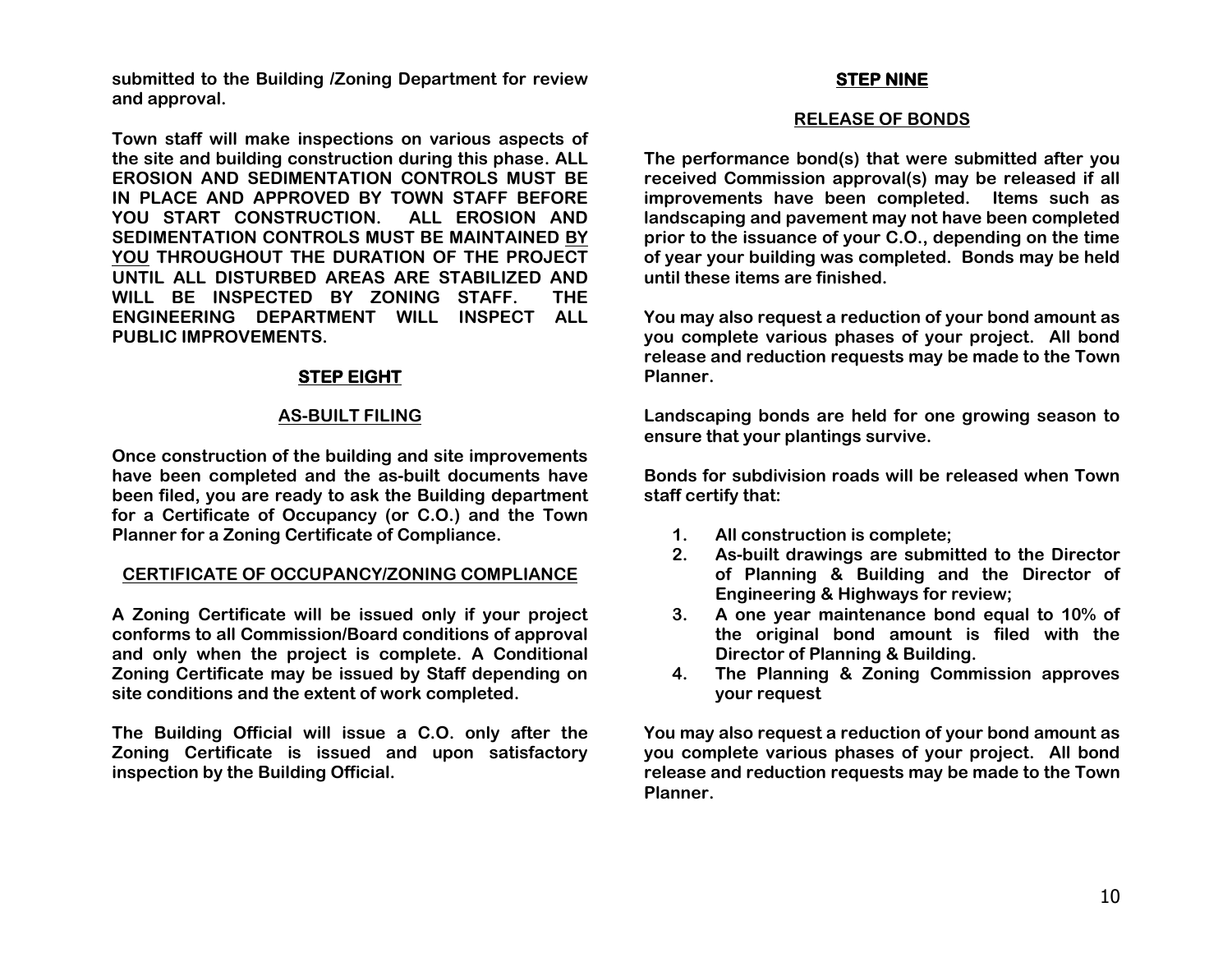#### **Zoning Board of Appeals Application Process** Deadline for application is 21 days prior to meeting date Date of receipt is next meeting after application is submitted. Clock starts. Public Hearing held within 65 days of receipt Public Hearing completed within 35 days **Decision** made within 65 days of close of Public **Hearing**

# **Open Space & Conservation Commission Permit Process**

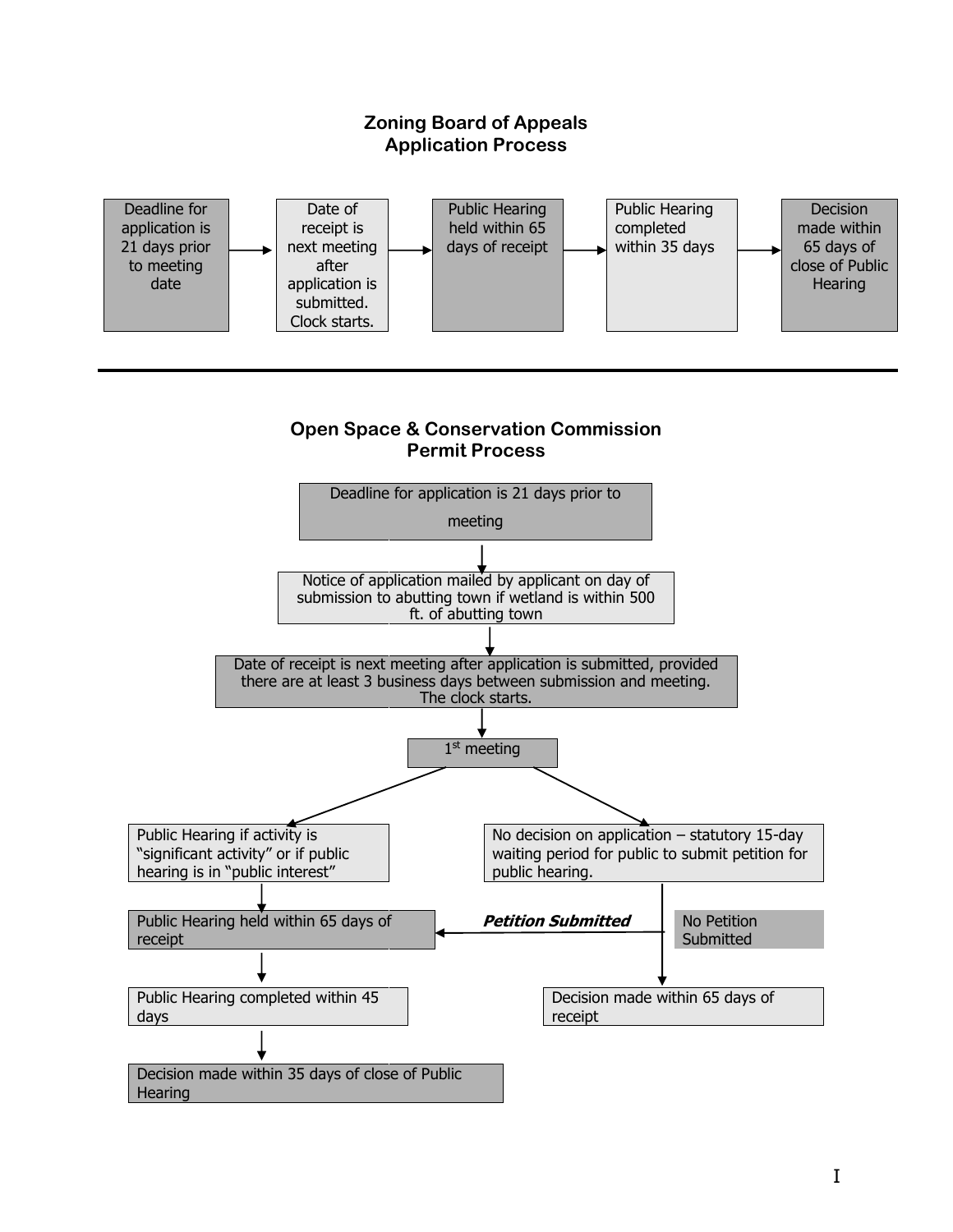

# **Planning & Zoning Commission Zone Change**